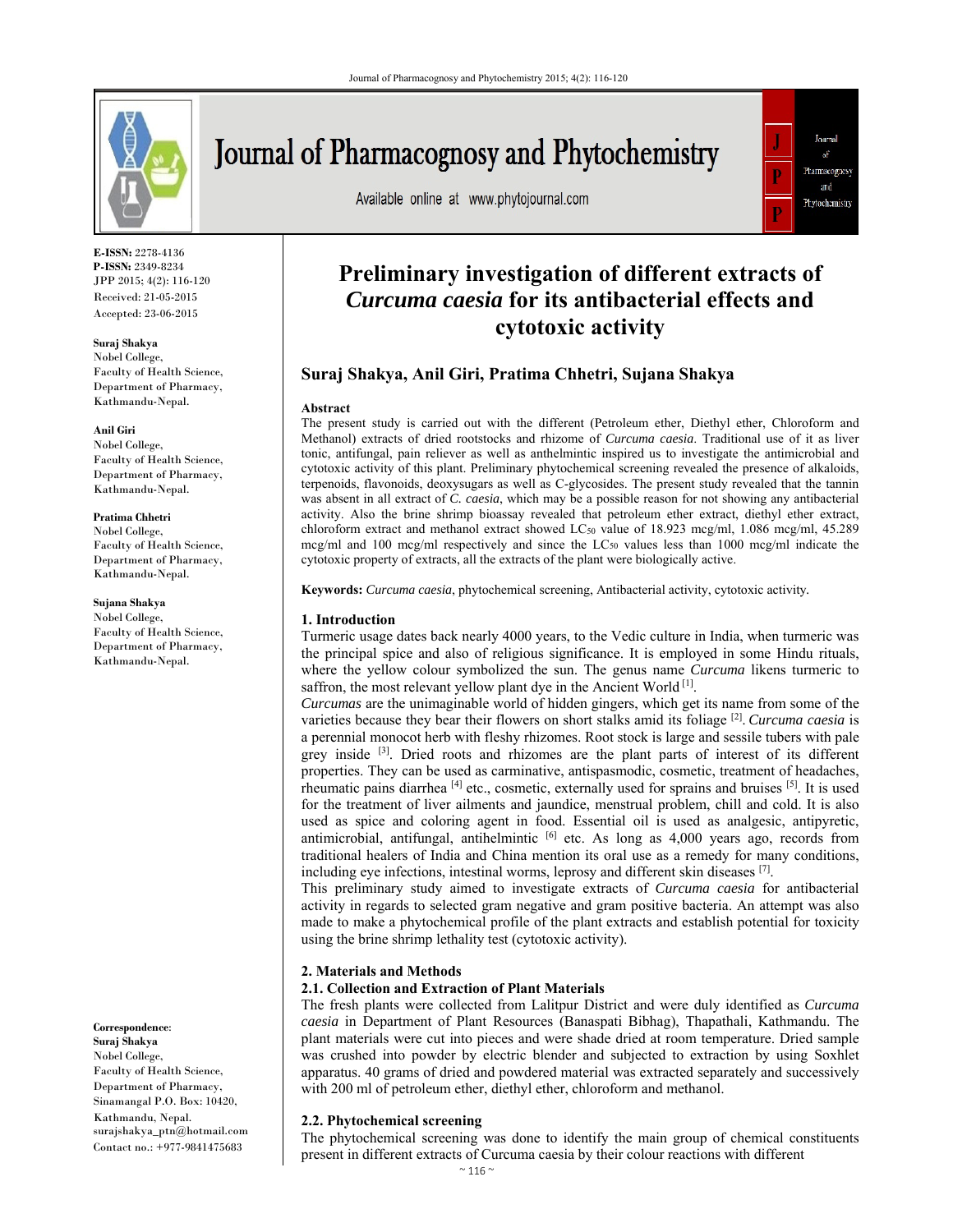reagents. Each extract was subjected for glycosides, flavonoids, reducing sugars, tannins, and saponin tests using test procedures as mentioned in *Annex 1*.

#### **2.3. Test Organisms**

Four pathogenic microbes were used which included two gram positive bacteria; *Staphylococcus aureus* (clinical isolate) and *Enterococcus faecalis* (clinical isolate) and two gram negative bacteria; *Escherichia coli* (clinical isolate) and *Pseudomonas aeruginosa* (clinical isolate). All the microbes were obtained from the Microbiology Laboratory, Department of Microbiology, Tribhuvan University Teaching Hospital and were maintained on Tryptone soya agar slant.

#### **2.4. Media and reagents**

The Brine Shrimps eggs were purchased from Aqaculture innovations (Gramhamstown 6140, South Africa). Tryptone soya agar and tryptone soya broth were purchased from Himedia Laboratory pvt Ltd (Mumbai, India). Dimethylsulfoxide (DMSO) was purchased from SIGMA (Poole, Dorset, England), Amoxicillin susceptibility test disc (10 mcg) were purchased from Oxoid (Oxoid Basingstoke, Hampshire, England) and Muller Hinton agar media was purchased from SIMCA (Laboratories suppliers, Kathmandu).

#### **2.5. Screening for antimicrobial activity**

Antimicrobial activities were determined by the cup diffusion method. Anitmicrobial screening was performed in the four extracts of the plants; petroleum ether extract, diethyl ether extract, chloroform extract and methanol extract. 16 mg/ml concentration of each plant extract was prepared by dissolving in suitable solvent i.e 50% DMSO (Dimethyl sulphoxide).

The prepared and sterilized Muller Hinton Agar media (*Annex 2*) was poured into sterile petri plates of size 90 mm diameter such that each plate contained 20-25 ml of medium. The plates were allowed to cool for 15-20 minutes and kept in refrigerator for solidification. Bacterial suspension was prepared by inoculating loop full of bacteria in Brain Heart Infusion. Cups were made in agar plates with the help of sterile cork borer of diameter 9 mm and labeled properly. The pure form of bacterial suspension was swabbed on the media with a sterile cotton swab in sterile condition and allowed to dry. To the different cups, 0.1 ml of 16 mg/ml concentration of each extract was placed with the help of micropipette. Standard amoxicillin 10 mcg disc was also placed at the center. All the plates were incubated at  $37 \text{ °C}$  for 18-24 hours. The zone of inhibition was measured and compared with standard. The experiments were repeated thrice.

# **2.6. Brine shrimp bioassay**

A method utilizing brine shrimp is proposed as a simple bioassay for natural product research and is considered a useful tool for preliminary assessment of toxicity because they provide a quick and inexpensive alternative to vertebrate testing  $[8, 9]$ . The brine shrimp bioassay is based on the ability to kill laboratory cultured brine shrimp (*Artemia salina*) which belongs to phylum arthopoda and class crustaceae [10]. The procedure determines  $LC_{50}$  value in mcg/ml of test samples against nauplii in the brine medium  $[10]$ . If LC<sub>50</sub> value of the test sample is less than 1000 mcg/ml, the extract is considered biologically active <sup>[9]</sup>.

*Preparation of test samples***:** 50 mg of crude extract to be tested was dissolved in 5 ml of suitable solvent depending upon its solubility. The methanol extract was dissolved in distilled water while remaining three extracts were dissolved in acetone. This solution was called as stock solution.

*Preparation of sea water*: Artificial Seawater was prepared by dissolving different chemicals as in stated amount in distilled water as mentioned in *Annex 3*.

*Hatching the shrimp*: Hatching of brine shrimp was done in the beaker with 300 ml of sea water by sparkling about 50 mg of brine shrimp eggs. This was then illuminated with table lamp of 100 watt for twenty-four hours to achieve the temperature of about 35 °C to hatch nauplii. After 24 hours, the nauplii were collected by dropper.

*Application of the test sample and brine shrimp nauplii to the test tubes*: From the stock solution 500 μl (equivalent to 1000 ppm), 50 μl (equivalent to 100 ppm) and 5 μl (equivalent to 10 ppm) were transferred to total of fifteen different test tubes, five test tubes for each dose level after evaporating the solvent. Similarly in the other three test tubes, the process was repeated by taking 500 μl, 50 μl  $\&$  5 μl of the solvent as control group.

The nauplii were counted macroscopically in the stem of the dropper against the lighted background and ten matured and highly motile shrimp larvae were then transferred to each test tube and the volume was made up to 5 ml on each test tube by adding the seawater. Similarly ten matured brine shrimp larvae were transferred in each test tube of control group and the volume was made 5 ml in each.

#### *Counting of nauplii*

After 24 hours, the test tubes were observed and the number of survived nauplii in each test tube was counted using magnifying glass. From the data obtained, the  $LC_{50}$  value was calculated.

*Data Analysis* [9]

Cytotoxicity test depends on the calculation of  $LC_{50}$  value. The  $LC_{50}$  value for the given extract is the lethal concentration that is required to kill the 50% of the brine shrimp nauplli.  $LC_{50}$ value can be calculated as follows:

If 'n'= the number of replicates (here three), 'x'=the log of concentration in mcg/ml (here log10, log100, log1000 for three doses levels respectively) and 'y'= probit value (i.e., average survival of all the replicates number of death). We have,

= 1y - x ------------------------------------------- (1) n Where, = xy–(x y)/n-------------------------------- (2) x2 - (x) 2 n

From probit regression,

Where Y is constant having value 5 for calculating  $LC_{50}$ -value. Thus, the  $LC_{50}$ -value can be given as,

LC50 = Anti log X ----------------------------------------- (5)

With the help of the above expression, the  $LC_{50}$ values for different extracts were determined.

#### **3. Results and Discussion**

The extractive preliminary phytochemical analysis performed earlier results the presence of alkaloids, glycosides, flavonoids, tannin etc. It was qualitative analysis only, performed to find out and predict why the plant has anti-microbial and cytotoxic effects. The various groups that were found to be present in the different extracts are listed in Table 1.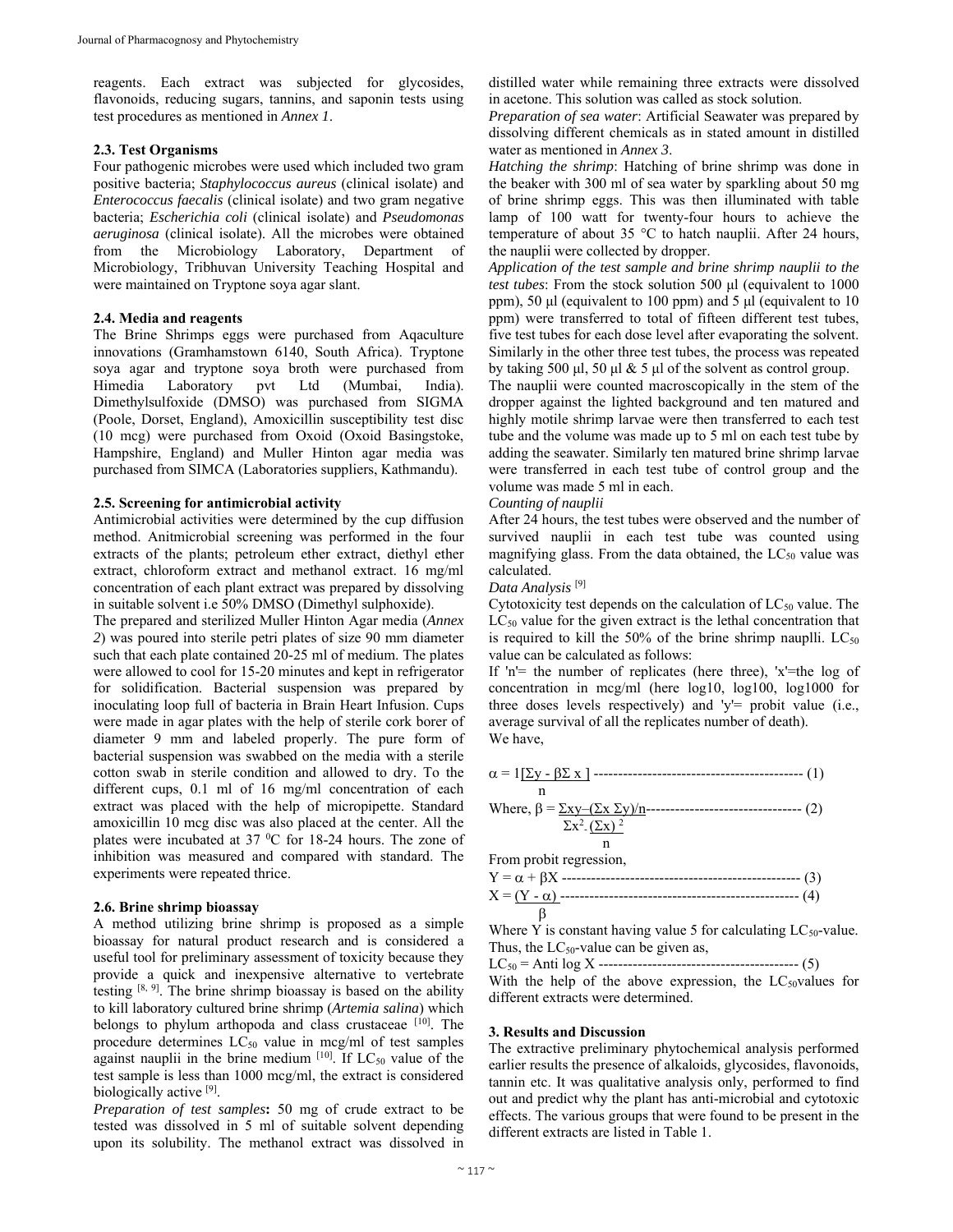| Extract                 | Alk | AnthrGlv. | <b>Terp</b> | DeoxSug | Tan | Flavo | San | Red. Sug | "-Glv. |
|-------------------------|-----|-----------|-------------|---------|-----|-------|-----|----------|--------|
| Petroleum ether extract | Pre | Abs       | Pre         | Pre     | Abs | Pre   | Abs | Abs      | Abs    |
| Diethyl ether extract   | Pre | Abs       | Pre         | Pre     | Abs | Pre   | Abs | Pre      | Pre    |
| Chloroform extract      | Pre | Abs       | Pre         | Pre     | Abs | Pre   | Abs | Pre      | Pre    |
| Methanol extract        | Pre | Abs       | Pre         | Pre     | Abs | Pre   | Abs | Pre      | Pre    |

**Table 1:** Phytochemical screening

The preliminary phytochemical screening of the plant was found to exhibit the positive tests for terpenoid, alkaloid, deoxy sugar and flavonoid; and negative tests for anthraquinone glycoside, tannin and saponin.

Table 2 shows the result of preliminary antimicrobial activity of plant extracts. The results showed that none of the extracts were active against *S. aureus, E. faecalis, E. coli* and *P. aeroginosa*. Control 50 % DMSO had no inhibitory activity against any bacteria.

None of the extracts (petroleum ether extract, diethyl ether extract, chloroform extract and methanol extract) inhibited the gram-positive bacteria (*S. aureus* and *E. fecalis*) and gramnegative bacteria (*E. coli* and *P. aeroginosa*). Since tannin was absent in all the extracts of *C. caesia*, it may be a possible reason for not showing any antibacterial activity [11, 12]. However, detail phytochemical and biological studies are required to confirm these results.

| Table 2: Preliminary antimicrobial activity test of extracts of the plant |  |  |  |  |
|---------------------------------------------------------------------------|--|--|--|--|
|---------------------------------------------------------------------------|--|--|--|--|

| <b>Extracts</b>         | Dose mg/cup |           |                      | Microorganisms |               |
|-------------------------|-------------|-----------|----------------------|----------------|---------------|
|                         |             |           | <b>Gram positive</b> |                | Gram negative |
|                         |             | S. aureus | E. faecalis          | E. coli        | P. aeroginosa |
| Petroleum ether extract |             |           |                      |                |               |
| Diethyl ether extract   |             |           |                      |                |               |
| Chloroform extract      |             |           |                      |                |               |
| Methanol extract        |             |           |                      |                |               |

**Note:** 

(+) Zone of inhibition between 10 - 15 mm

(++) Zone of inhibition between 15 - 20 mm

 $(+++)$  Zone of inhibition between 20 - 25 mm

(-) No zone of inhibition

All four extracts of the plant showed cytotoxic activity against brine shrimp nauplii. From Table 3, Brine shrimp bioassay revealed that petroleum ether extract, diethyl ether extract, chloroform extract and methanol extract showed LC<sub>50</sub> value of 18.923 mcg/ml 1.086 mcg/ml, 45.289 mcg/ml and 100 mcg/ml respectively. The  $LC_{50}$  values, thus, indicate the cytotoxic property of the extracts since these values are less than 1000 mcg/ml [33]. Various literatures have shown that *Curcuma longa* possesses antitumour and cytotoxic activity due to the presence of alkaloid curcumine  $[7, 13]$ .

**Table 3:** Effects of different extracts on Brine shrimp

| log Z(x)                                             | $\rightarrow$                                | $\mathbb{X}^2$ | $\Sigma$ | $\Sigma$ | $\Sigma\mathbf{v}$ | $\Sigma^2$      | $\mathbf{\Omega}$ | ರ       | $\mathsf{X}$ | $\frac{\text{LC}}{(\mu g/\text{ml})}$ |
|------------------------------------------------------|----------------------------------------------|----------------|----------|----------|--------------------|-----------------|-------------------|---------|--------------|---------------------------------------|
| $\sim$<br>$\tilde{3}$<br>$\overline{\phantom{0}}$    | 2.8<br>$\overline{10}$<br>$\overline{10}$    | $\bullet$<br>4 | $\circ$  | 22.8     | 52.8               | $\overline{1}$  | 3.6               | 0.4     | 1.277        | 18.923                                |
| $\sim$<br>$\tilde{3}$<br>$\overline{\phantom{0}}$    | $6.2 + 0.33$<br>$10 + 0.33$<br>$10+0$        | $\bullet$<br>4 | $\circ$  | 26.2     | 56.2               | $\overline{1}$  | $\ddot{.}$        | 4.93    | 0.036        | 1.086                                 |
| $\sim$<br>$\mathfrak{c}$<br>$\overline{\phantom{0}}$ | 2.6<br>6.2<br>$\overline{10}$                | $\bullet$<br>4 | $\circ$  | 18.8     | 45                 | $\overline{14}$ | 3.7               | $-1.13$ | 1.656        | 45.289                                |
| $\sim$<br>$\mathfrak{g}$<br>$\overline{\phantom{0}}$ | $2.6 + 0.33$<br>$3.6 + 0.33$<br>$8.8 + 0.81$ | $\bullet$<br>4 | $\circ$  | 15       | 36.2               | $14$            | 3.1               | $-1.2$  | $\sim$       | 100                                   |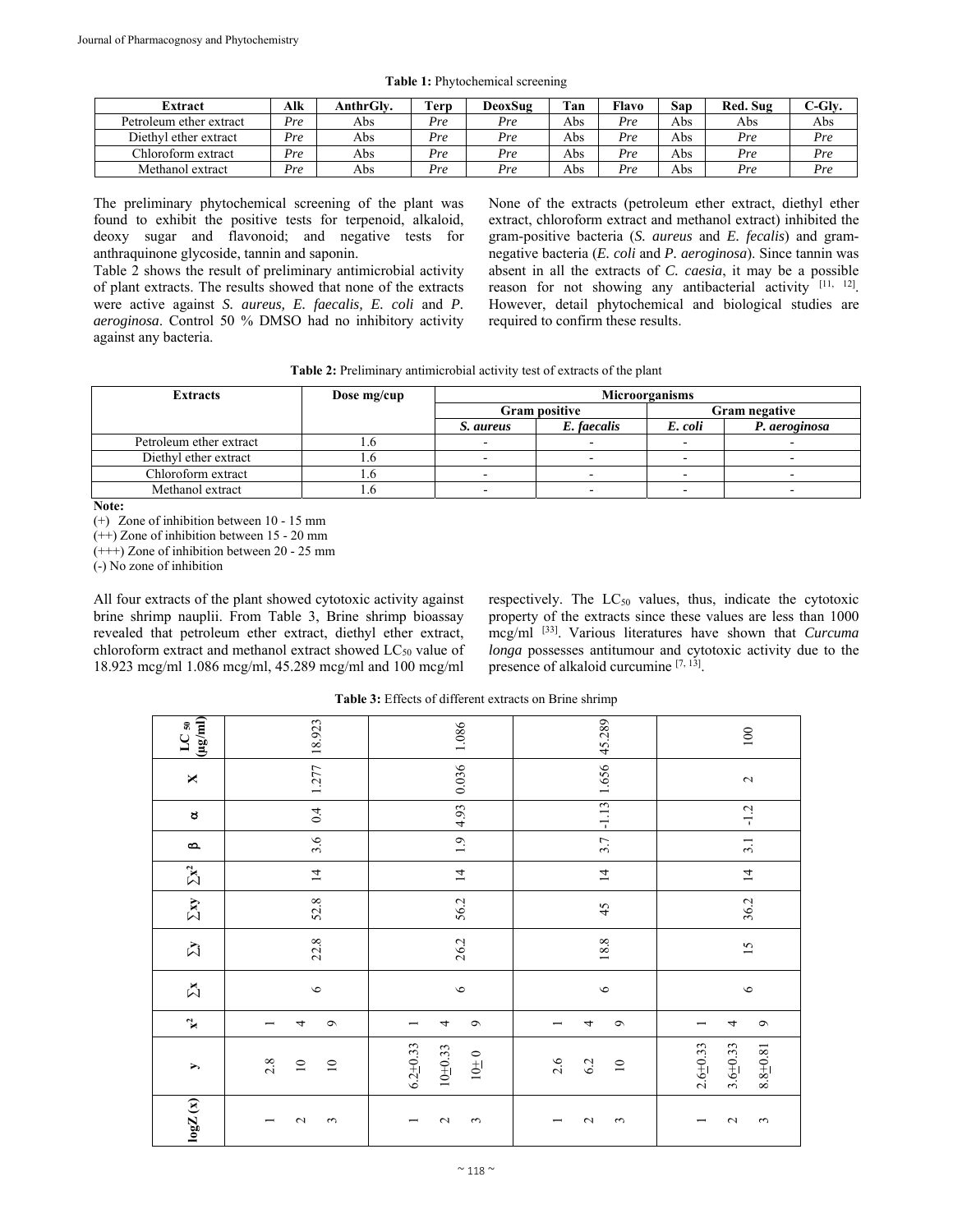| $\mathbf{Conc}^n$<br>$\mathcal{L}$ | 1000<br>$100\,$<br>$\overline{10}$ | 1000<br>$100\,$<br>$\overline{\phantom{0}}$ | 1000<br>$100\,$<br>$\overline{10}$ | 1000<br>$100\,$<br>$\overline{10}$ |
|------------------------------------|------------------------------------|---------------------------------------------|------------------------------------|------------------------------------|
| Plant extract                      | Petroleum ether                    | Diethyl ether                               | Chloroform                         | Methanol                           |
| S.N.                               | $\overline{\phantom{0}}$           | $\mathbf{\sim}$                             | $\mathfrak{c}$                     | $\overline{ }$                     |



**Fig 1:** Cytotoxic effect of extracts of the plant on brine shrimp

# **Annexes**

#### *Annex 1:* **Test Procedure for Phytochemical Screening**

*Test for alkaloids:* Dry 6 ml concentrated solution to form residue and dissolve in 1.5 ml 2% HCL, then divide into two parts. To first part add 2-3 drops of Mayer's reagent and to second part add 2-3 drops of Bertrand's reagent separately. A white yellowish precipitate of first tube and white precipitate of second tube indicates presence of basic alkaloids.

*Test for Cardiac Glycosides: Test for deoxysugars (Keller-Killiani test)*: To 2 ml extract, add glacial acetic acid, one drop 5% FeCl3 and conc. H2SO4. Reddish brown color appears at junction of the two liquid layers and upper layer appears bluish green.

*Modified Borntrager's Test for C-Glycosides:* To 5 ml extract, add 5 ml 5% FeCl<sub>3</sub> and 5 ml dil. HCl. Heat for 5 minutes in boiling water bath. Cool and add benzene or any organic solvent. Shake well. Separate organic layer, add equal volume dilute ammonia. Ammonical layer shows pinkish red color.

*Test for tannin:* 0.5 ml extract diluted by 1 ml water and add few drops FeCl3. Blue blackish colour indicates the presence of tannins.

*Tests for flavonoid:* 4 ml solution + 1.5 ml 50% methanol, warm + metal magnesium + 5-6 drops of conc. HCl. Red (flavonoids), Orange (flavones) and Violet (flavonones).

*Test for reducing compounds*: 0.5 ml extract diluted by 1 ml water and add 0.5 ml Fehling solution (1+2) and warm. Red brick colour indicates the presence of reducing compounds.

*Test for saponins*: 2 ml extract place in a test tube and shake for 15 sec. Presence of foam column of 1 cm indicates the presence of saponins.

*Test for Terpenoid and Steroid:* 4 mg extract + 0.5 ml acetic anhydride  $+ 0.5$  ml chloroform and add slowly conc. H<sub>2</sub>SO<sub>4</sub>.

1. Red violet colour (terpenoids) 2. Green bluish colour (steroids)

## *Annex 2:* **Preparation of Muller Hinton Agar Composition of Mueller-Hinton Agar**

| S. No. | Composition                  | <b>Amount</b> (gram/litre) |
|--------|------------------------------|----------------------------|
|        | Beef infusion                | 300.00                     |
|        | Acid Hydrolysis of Casein    | 17.50                      |
|        | Starch                       | 1.50                       |
|        | Agar                         | 17.00                      |
|        | (Final nH 7 3+ 0 1 at 25 °C) |                            |

(Final pH  $7.3 \pm 0.1$  at 25 °C)

# *Annex 3:* **Preparation of Artificial Seawater Composition of artificial sea water**

| S.<br>No.      | Composition                                             | Amount (gm/1000<br>ml) |
|----------------|---------------------------------------------------------|------------------------|
|                | Sodium Chloride (NaCl)                                  | 23.50                  |
| $\overline{c}$ | Potassium Chloride (KCl)                                | 0.68                   |
| 3              | Sodium Bicarbonate (NaHCO <sub>3)</sub>                 | 0.196                  |
| 4              | Sodium Sulphate (Na <sub>2</sub> SO <sub>4</sub> )      | 4.00                   |
|                | Boric Acid                                              | 0.027                  |
| 6              | Calcium Chloride (CaCl <sub>2</sub> .2H <sub>2</sub> O) | 1.78                   |
|                | Magnesium Chloride ( $MgCl2$ .2H <sub>2</sub> O)        | 10.68                  |
| 8              | Sodium EDTA (Na2 EDTA)                                  | 0.003                  |

# **4. Conclusion**

The above preliminary research showed the different extracts (PE, DE, CE and ME) of *Curcuma caesia* did not exhibit antimicrobial property against the selected gram positive and gram negative bacteria. But this research work found that the plant possessed significant cytotoxic property against brine shrimp nauplii. Further study is needed to search for antimicrobial property and advanced study is needed to confirm the cytotoxic effect of the plant.

# **5. Conflict of Interest**

All authors declare that there is no conflict of interest.

# **6. References**

- 1. Anon. Turmeric (Curcuma longa L.). From: http://www.uni-graz.at/~katzer/engl/Curc\_lon.html. Retrieved on 27<sup>th</sup> June, 2006.
- 2. Anon. CURCUMA (Gingers). From: http://www.alohatropicals.com/store.cgi. Retrieved on 7<sup>th</sup> July, 2006.
- 3. Hooker JD, KCSL CB. The Flora of British India (Hooker) 1894; VI:211-212.
- 4. *Turmeric Root* (Curcuma)-450mg.From: http://www.zooscape.com/cgibin/maitred/GreenCanyon/questc100168/group109062/r01. Retrieved on 10<sup>th</sup> June, 2006.
- 5. A dictionary of Indian raw materials and industrial products, the wealth Of India. Raw Materials: New Delhi 1988; II; 402 (Reprinted)